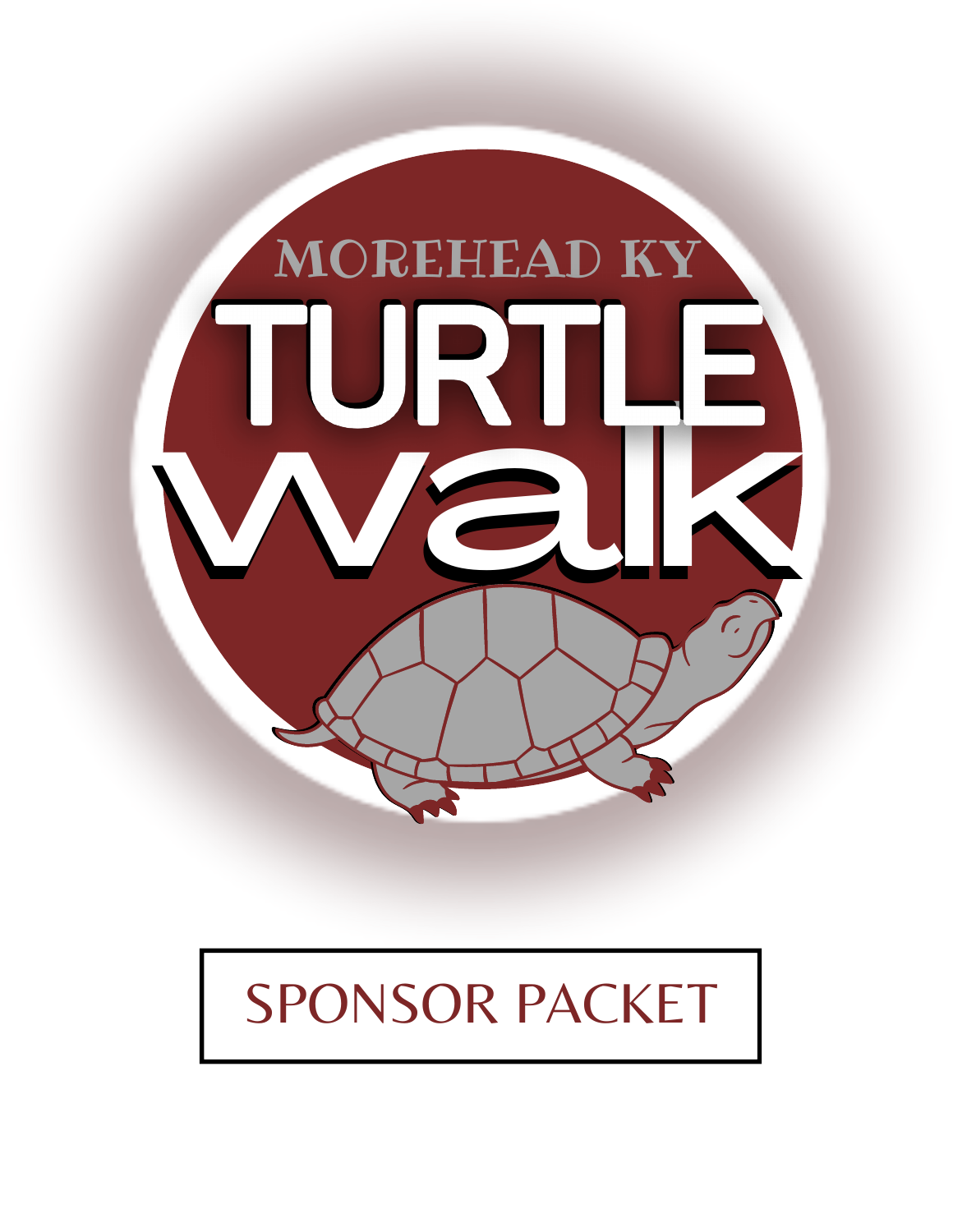

# **SPONSOR** PACKET

#### **OWNERSHIP & SELECTION PROCESS**

#### *Ownership*

Morehead-Rowan County Tourism will retain ownership and insurance of the turtles until they are delivered and installed at the sponsor's chosen location. At that point, the sponsor will retain ownership of the turtle by signing a contract relinquishing Morehead-Rowan County Tourism as owner(s). The contract will serve as an agreement for 99 years. (*Please note, the install location must be pre-approved based on local and state guidelines including ordinances and coding.)*

#### *Design*

If the design changes from the original proposal, a new design must be submitted. If design changes and the new proposal is not submitted, the artists will not receive the final artist fee payment.

#### *Selection*

An anonymous jury will thoroughly review all design submissions and if needed, schedule meetings with artists to discuss.

#### *Damage or Weathering*

The statue becomes the property of the sponsor and therefore damages and weathering will be handled by the sponsor after the initial statue is placed.

### **PROJECT BRIEF**

In July 2014, Morehead was certified as the third Kentucky Trail Town. The certification came two weeks before the Sheltowee Trace National Recreation Trail was re-routed down Main Street. Today, Morehead continues to be the only city in Kentucky with a national recreation trail on Main Street.

#### *A little history about the turtle:*

Sheltowee was the name given to early explorer, Daniel Boone, by Chief Blackfish of the Shawnee Indians. His name was made official in 1778 upon adoption into the tribe. Chief Blackfish thought Boone had broad shoulders and looked like a turtle, hence the meaning of the name Sheltowee, big turtle.

If you follow the Sheltowee Trace NRT, you see a striking logo, turtles and more specifically land turtles.

In the spirit of the turtle, an idea was formed to create statues throughout the community honoring the turtle. The most unique part of the program, local and regional artists are invited to paint and embellish turtles.

The program is partially funded by the Morehead-Rowan County Tourism Commission.

A special thanks to LexArts and the Horse Mania program in Lexington, Kentucky for sharing the various aspects of their program. We wholeheartedly agree with their creation of Horse Mania, "instill in the Lexington community an understanding and enjoyment of public art."

#### **SPONSORSHIP DETAILS**

A business, non-profit, government, community group or individual can sponsor a turtle. This unique opportunity will allow a statue to be placed throughout the community business as an official "Morehead KY Turtle Walk" destination. Each destination will be added to all marketing representing a stop on the turtle walk \*. Each sponsorship funds an artists to paint a turtle.

Sponsors will be able to sponsor a turtle for approved placement of their choosing. An identifying plaque with the name of the turtle, the artist and the sponsor will be affixed near the statue.

Sponsors will be acknowledged during the official unveiling ceremony, with an individual plaque affixed near the statue, publicity on social media, listing on all printed materials, inclusion in digital promotions, feature on Turtle Walk web page on the Visit Morehead website and any additional promotion specific to the Turtle Walk.

Sponsors will receive a marketing kit for exclusive use as part of the sponsorship package. Others interested in using the logo and/or marketing materials must keep in mind, Morehead-Rowan County Tourism Commission (MRCTC) has started the process of trademarking the Turtle Walk with the Kentucky Secretary of State. If approved, no use of the Turtle Walk name or brand may be used without the express written permission of MRCTC. Additionally, sponsors will

receive a window/door decal detailing "Trail User Friendly Business."

(\*) The most crucial piece of being a sponsor is understanding this is a tourist attraction so by advertising each turtle destination, visitors will be encouraged to visit each location.

*Please note: a sponsor may contract directly with an artist but such private arrangements will not reduce the sponsorship fee or increase the artist supply expense.*